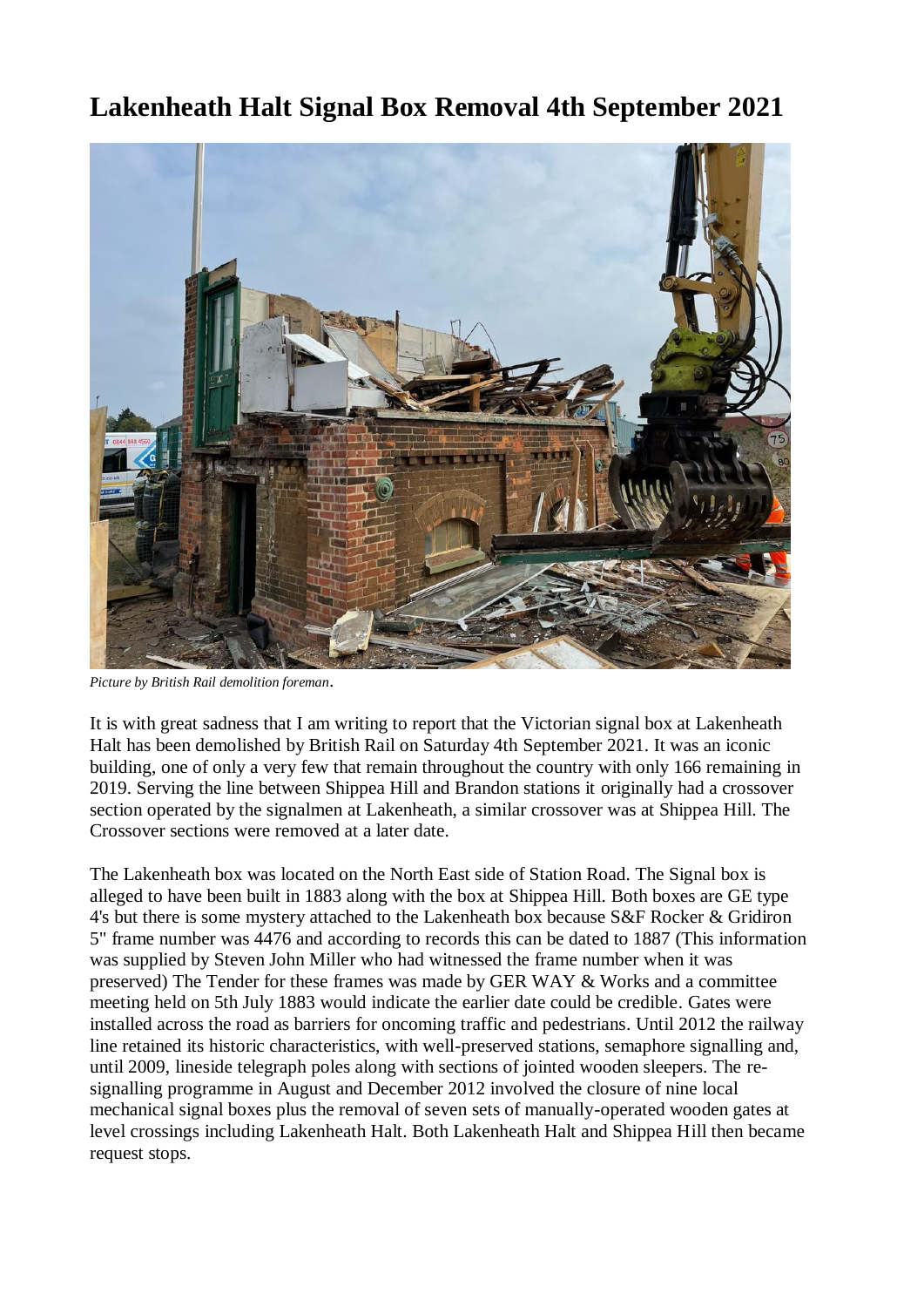

*Picture supplied by Lakenheath Heritage Group.* Lawrence Lambert.



Lakenheath box after August 2012 closure. Lakenheath box 1916 Lakenheath Signal box after August 2012



*supplied by Lakenheath Heritage Group.* 



Lakenheath box and gates 1987 Drawing of Lakenheath Signal box by the Late



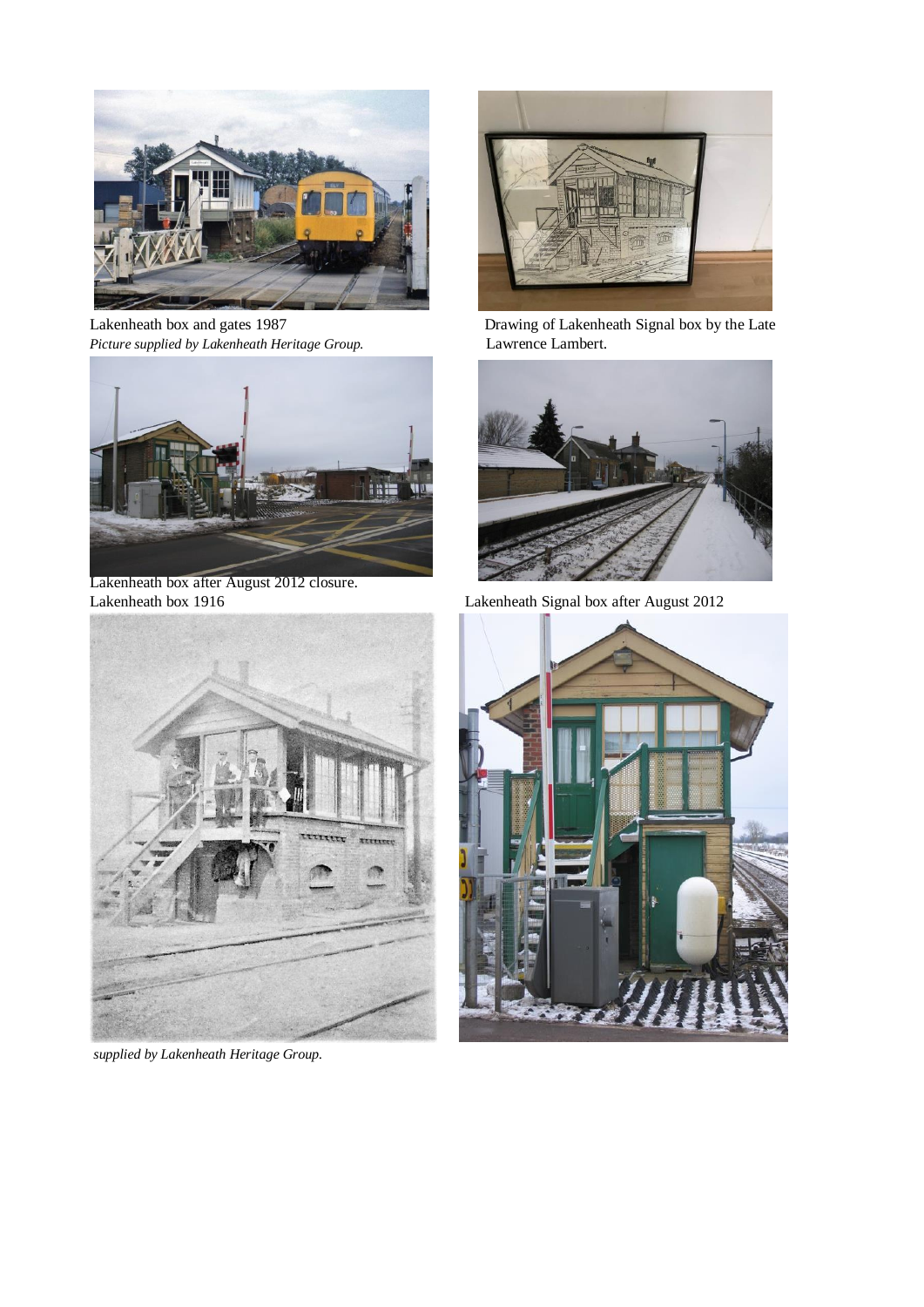

 Inside Lakenheath signal box.  *Supplied by Thomas Clayton//Lakenheath Heritage Group*



Shippea Hill signal box interior. Same style as Lakenheath box.



Lakenheath Halt, date unknown. *Supplied by Lakenheath Heritage Group*.



Opening the gates, date unknown. *Supplied by Steven John Miller*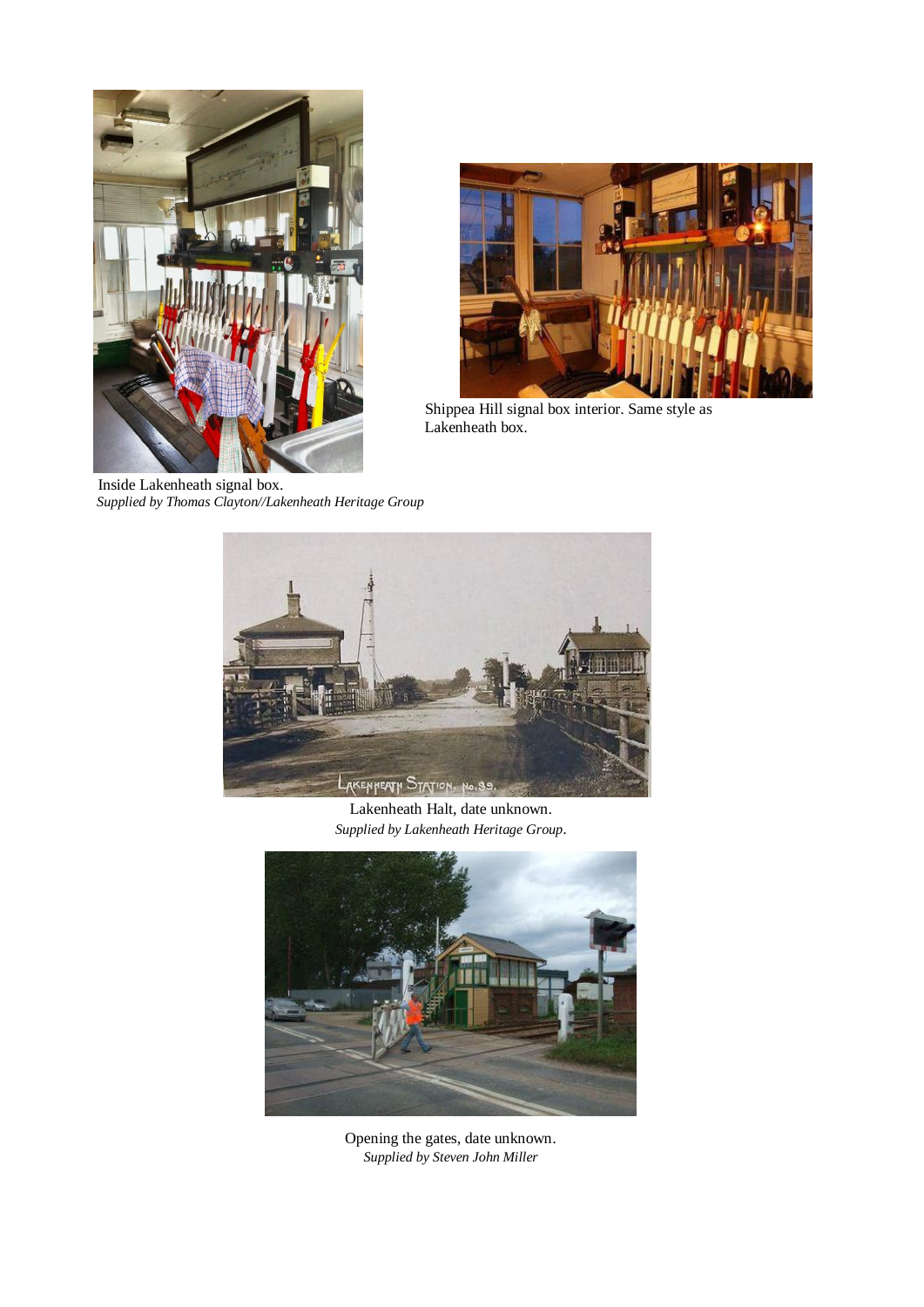## Historical Notes:

The Halt was possibly the first station to be built in Suffolk as the railway crossed the fens from Shippea Hill in Cambridgeshire. The Signal box stood whilst many things changed around it. Lakenheath Halt gave several financial advantages to the village of Lakenheath although it was 3 miles to the North of the village. The land now owned by the RSPB Reserve was once owned by Bryant and May who planted Black Popular trees during the mid-1800s onwards for match and matchbox manufacturing and this was likely to be due to the proximity of the railway which allowed easy transportation of the timber to Bow in East London where the company was based. The Fens were also important for fruit growing and chicory.

A 20" narrow gauge rail link (Tramway) was built in 1914 to carry construction materials from Lakenheath Halt to Feltwell Aerodrome. This was a private line owned by the Military. Private Tramways were fairly common in rural areas as they allowed easy access to and from the main lines for transporting agricultural products and other materials. The Aerodrome was ready for use on the 8/7/1918 after which the narrow-gauge track was removed and shipped to Australia.

Chivers had a Chicory plant at Sedge Fen which was served by a Privately own standard gauge branch line which ran East from Shippea Hill. This in turn had had a network of narrow-gauge horse drawn tramways running South East onto the Chivers Estate. These can be seen on a 1920 ordnance survey map.

Messrs. Boon of Fordham built a new chicory processing plant for M.(Mr.) Charles Augustave de Cock, a Belgian, who managed the enterprise himself on the site of the old military depot at Lakenheath Halt during 1935/6, just behind the Signal box. The site was well chosen by M. de Cock because the triangular site was bound by the Railway, River and Road. M. de Cock and his family initially lived in converted railway carriages on the site and later moved to the now demolished White house that was built next to the river by the road to the South of the road bridge (information credited to Brian Turner on Lakenheath Facebook group Sept 2021). M. de Cock had brought over members of his family to operate the factory and to trained local employees but in 1939 at the outbreak of WW11 they were unable to return to Belgium. After WW11 he sold out to Samuel Hanson & son, Ltd who built up the business. The business was then resold to Cerebos ltd, in the early 1970's, who ran it for 4 years before it was sold again to Rank Hovis McDougal Ltd. It was then sold to Mr Fisher who was the last owner to run it as a Chicory factory. The factory was later replaced in 1981, when Mr Murfitt converted it into a carrot washing, grading and processing factory. The site is now owned by Murfitts Industries that processes tyres. Much of this information is from an article by Cecil Neal, Author Hockwold info (AWJMOR0) and additions by R.A Silverlock from Lakenheath June 1995.

The box was operated by signalmen up until the time when the line was fully automated in August 2012 this meant that the signalmen became redundant and the gates were replaced by electronic barriers. The last resident signalmen to work at the box were Scott Turner, Phil Owers, Antony Pederson plus there was one vacancy for a signalman at that time. Some of you may also recall Lawrence Lambert who had retired some time before the box closed, he took the job on in the knowledge that the line was going to be upgraded but it took longer than he had expected and he retired before the completion of the upgrade.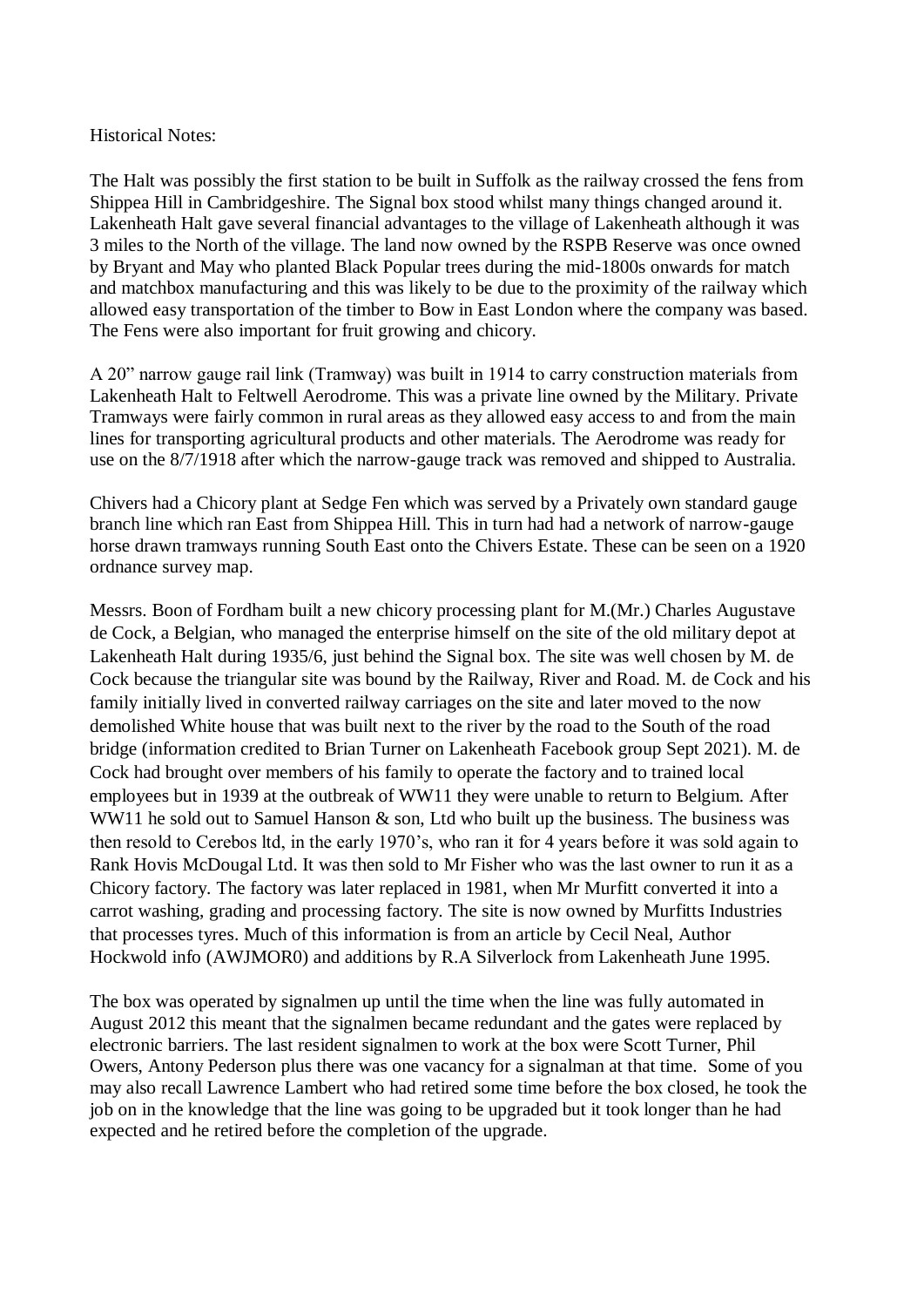Please see picture of drawing done by Lawrence above. Picture was shared to Lakenheath Heritage group by local resident.

The Breckland line was originally constructed as part of the Eastern Counties Railway and was backed by Engineers George and Robert Stevenson. The Ely to Brandon section was the first part to be built followed by the Brandon to Norwich section that was incorporated in 1844 and opened in1845. In 1845 Shippea Hill was named as Mildenhall Road and renamed Burnt Fen in 1885 before it adopted the name Shippea Hill in about 1904. (See Footnote).

Notable railway accidents between Lakenheath Halt and Shippea Hill:

On the 9<sup>th</sup> January 1847 2 ballast men were killed when the wagon they were travelling on broke up near Lakenheath.

On 7<sup>th</sup> April 1906, a passenger train was derailed at Shippea Hill due to excessive speed. injuring 8 passengers.



 *Supplied by Lakenheath Heritage Group*.

On the 3rd December 1976 a passenger train collided with a 6-wheel ridged carrot lorry on the unmanned Chivers level crossing near Shippea hill killing the train driver and injuring 8 of the passengers. The lorry was pushed off the track but the driver survived. The 3-carriage diesel (15.35 Norwich to Birmingham) train was not derailed but the front coach was extensively damaged. The 12foot 6inch gates would normally have been closed and telephones each side of the track should have been used to contact the Shippea Hill signal box to check if it was safe to cross. The conditions were foggy and light was fading.

Footnote:

In 1990/91 I was travelling to work early in the morning and as I approached Shippea Hill crossing I came across a film crew in the middle of the road. They had cameras at ground level filming the old bridges that go over the dyke on the East side of the road near the railway track. As I waited for them to finish, I noted that the Shippea Hill signal box name had been replaced with a sign OUSE HILL. Several years later I watched the 1992 film Waterland starring Jeremy Irons and Sinead Cusack, and realised I had witnessed some scenes being filmed. The film was directed by Stephen Gyllenhaal. Many of the film locations were filmed around Lakenheath Base and local fenland sites. The film was based on Graham Swift's book of the same name. The film recalls a 1974 teacher relating his memories of his childhood to his pupils. He was raised in the fens between Cambridge and the sea. He grew up between the wars during a series of tragedies each becoming gloomier as he recalled them. So, if you watch the film, you will see the location that was being filmed on my way to work that day.